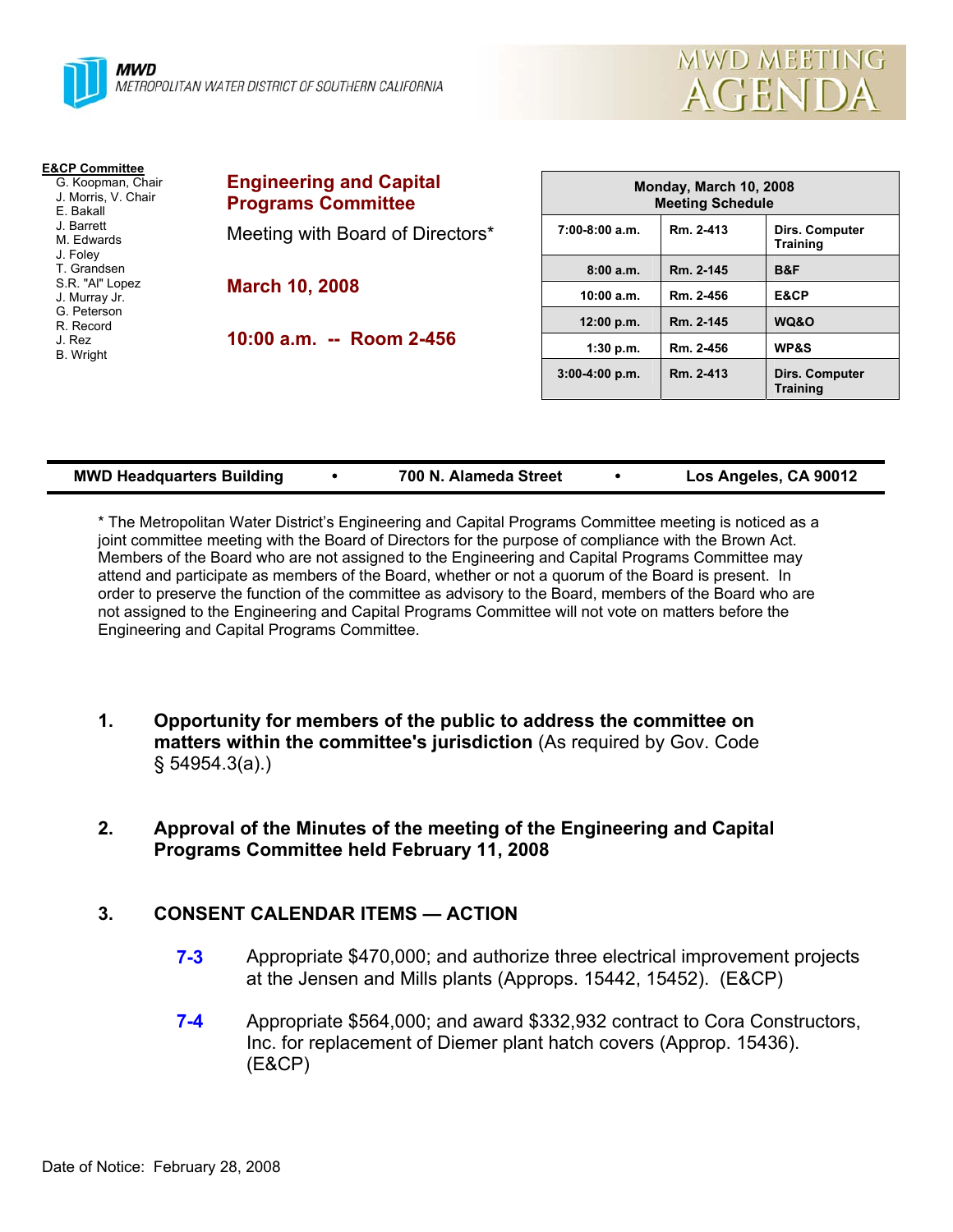**7-5** Appropriate \$1.22 million; and authorize (1) four rehabilitation projects at the Weymouth treatment plant, and (2) an agreement with MWH Americas, Inc. (Approps. 15440, 15369). (E&CP)

### **4. OTHER BOARD ITEMS — ACTION**

None

#### **5. BOARD INFORMATION ITEMS**

**9-1** Status report for the Inland Feeder Program for activities through January 2008. (E&CP)

#### **6. COMMITTEE ITEMS**

- a. Quarterly update on Information Technology Strategic Plan (period ending December 31, 2007)
- b. Update on Lake Perris Dam Remediation

# **7. MANAGEMENT REPORTS**

a. Corporate Resources Manager's report

### **8. FOLLOW-UP ITEMS**

None

# **9. FUTURE AGENDA ITEMS**

**10. ADJOURNMENT**